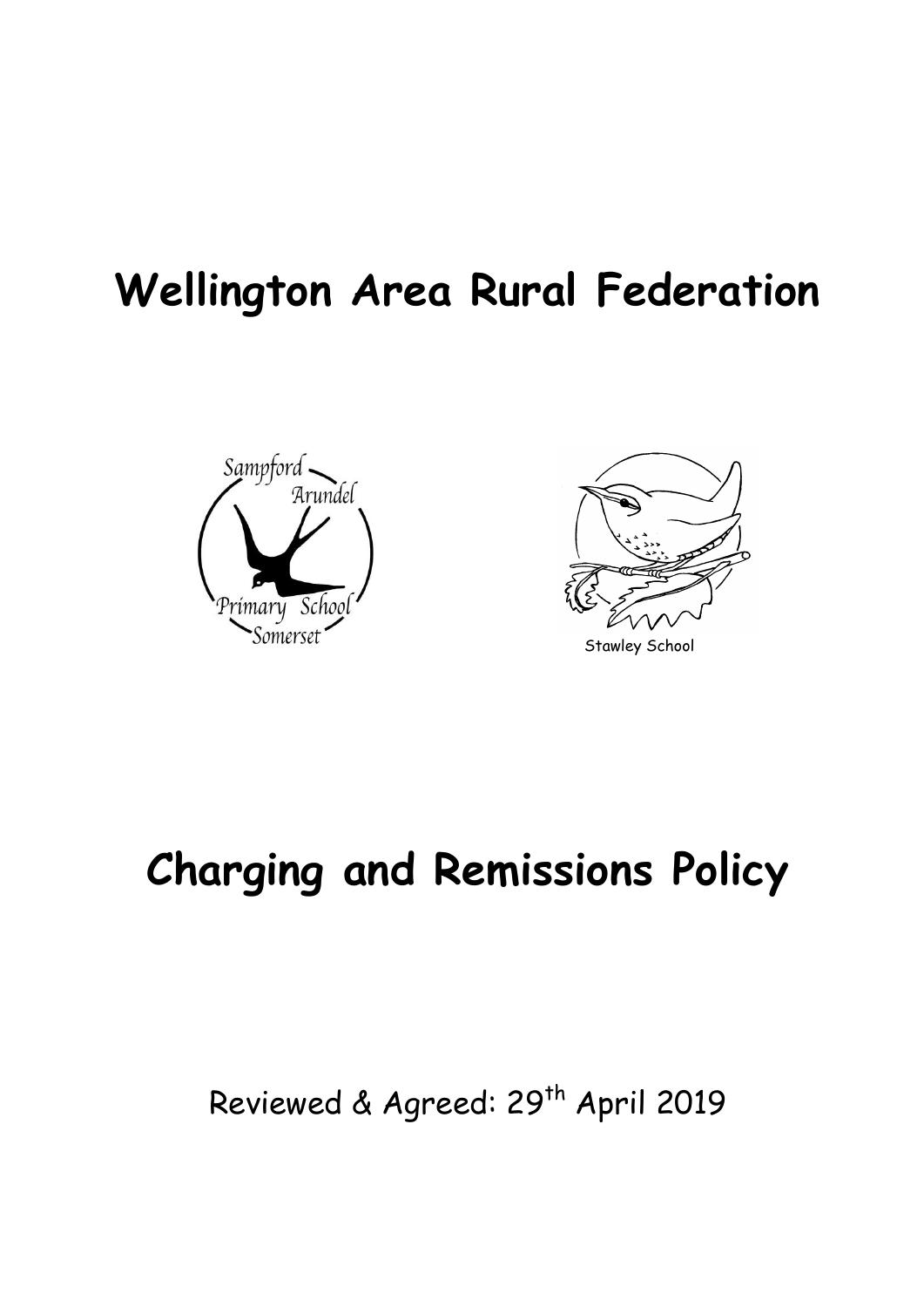### **CHARGING AND REMISSIONS POLICY**

The aim of this policy is to set out what charges may be made for activities, what remissions will be implemented and the circumstances under which voluntary contributions will be requested from parents.

#### **RESIDENTIAL SCHOOL VISITS**

We may charge for the cost of board and lodgings during overnight school trips, but the charge will not be more than the accommodation actually costs. Parents who are in receipt of certain benefits will not be required to pay. Parents should contact the school for further information.

#### **MUSIC TUITION**

Charges may be made when the tuition is not an essential part of

- the National Curriculum
- 

 $\bullet$ 

- $\bullet$  and the contract of the contract of the contract of the contract of the contract of the contract of the contract of the contract of the contract of the contract of the contract of the contract of the contract of the a public examination syllabus
- 

 $\bullet$  and  $\bullet$  and  $\bullet$  and  $\bullet$  and  $\bullet$  and  $\bullet$  and  $\bullet$  and  $\bullet$  and  $\bullet$  and  $\bullet$  and  $\bullet$ first access to the Key Stage 2 instrumental and vocal tuition, Wider Opportunities programme

#### **EXAMINATIONS**

No charge will be made for entering pupils for public examinations that are on the National Curriculum. However, an examination entry fee may be charged to parents if

- $\bullet$  and  $\bullet$  and  $\bullet$  and  $\bullet$  and  $\bullet$  and  $\bullet$  and  $\bullet$  and  $\bullet$  and  $\bullet$  and  $\bullet$  and  $\bullet$ 
	- the pupil wasn't prepared for the examination at the school
- 

 $\bullet$  and  $\bullet$  and  $\bullet$  and  $\bullet$  and  $\bullet$  and  $\bullet$  and  $\bullet$  and  $\bullet$  and  $\bullet$  and  $\bullet$  and  $\bullet$  and  $\bullet$  and  $\bullet$  and  $\bullet$  and  $\bullet$  and  $\bullet$  and  $\bullet$  and  $\bullet$  and  $\bullet$  and  $\bullet$  and  $\bullet$  and  $\bullet$  and  $\bullet$  and  $\bullet$  and  $\bullet$  the examination isn't on the National Curriculum, but the school arranges for the pupil to take it

 $\bullet$  and  $\bullet$  and  $\bullet$  and  $\bullet$  and  $\bullet$  and  $\bullet$ a pupil fails without good reason to complete the requirements of any public examination where the governing body or local authority (LA) originally paid or agreed to pay the entry fee